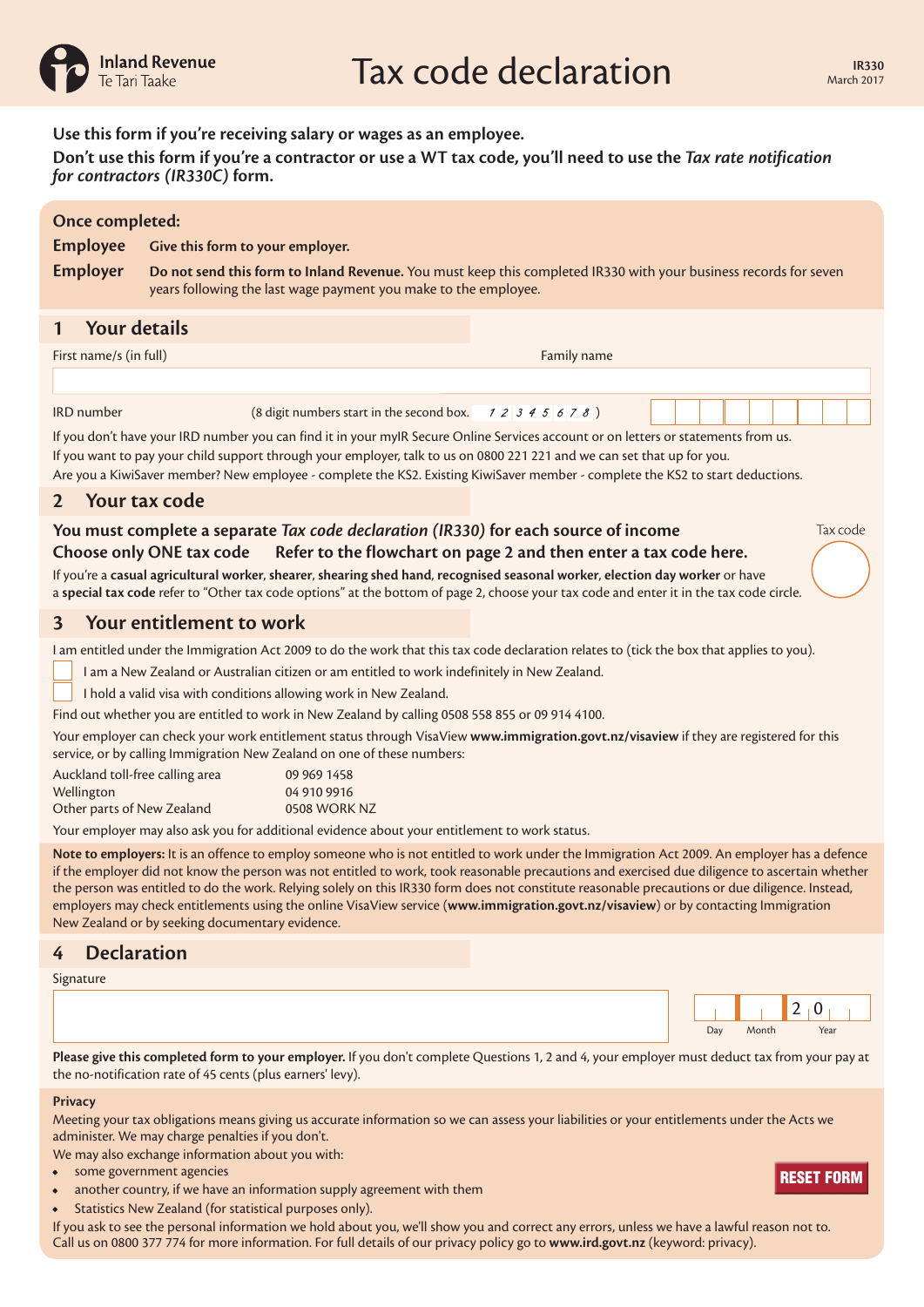# **Salary and wages – main or highest source of income**

Choose your tax code here if you receive salary or wages. See secondary income and other tax code options below for secondary jobs or income from other sources